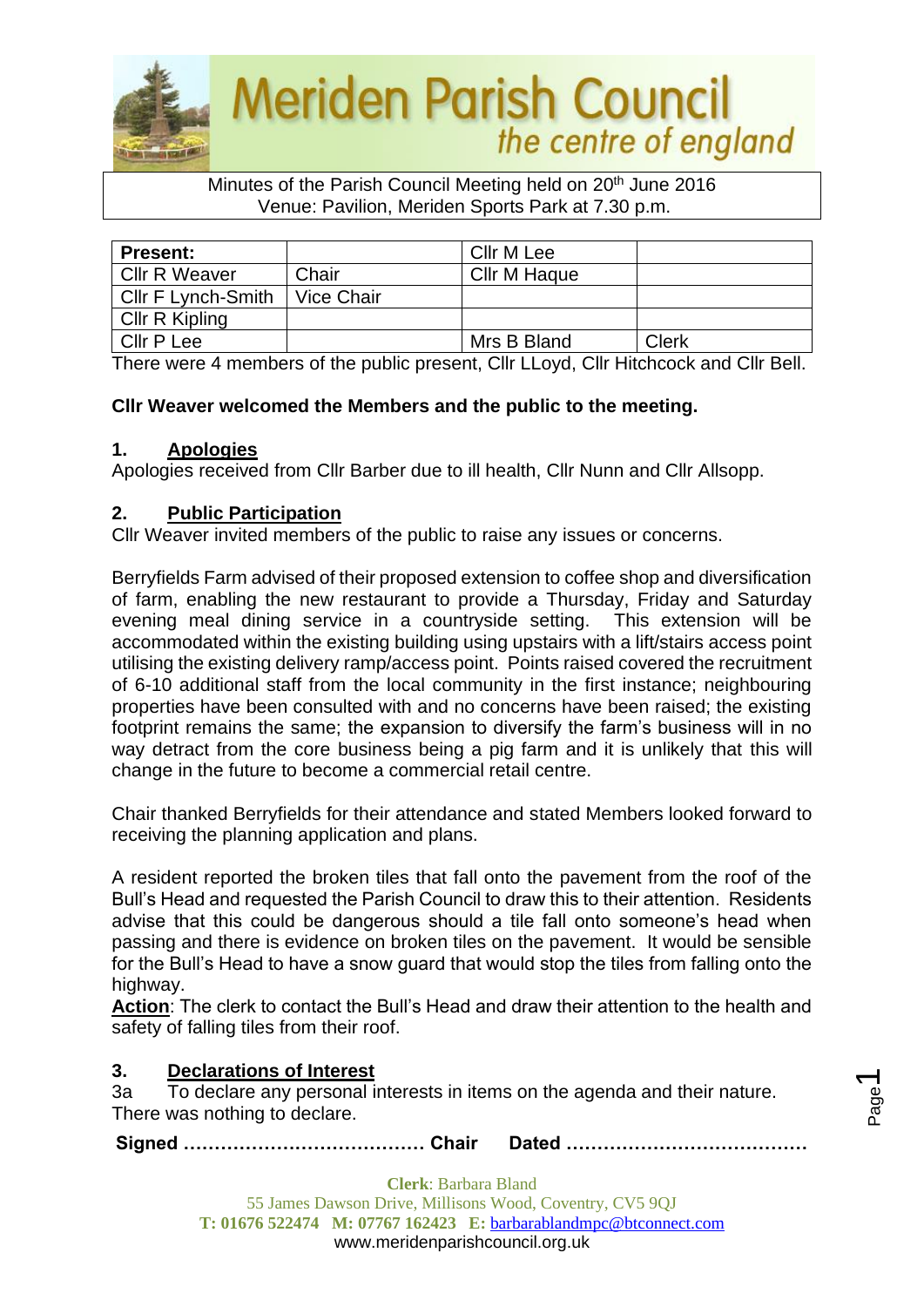

3b To declare any prejudicial interests in items on the agenda and their nature There was nothing to declare.

### **4. Minutes**

The minutes of the Parish Council meeting held on 23rd May 2016, circulated prior to meeting, were considered and agreed.

**IT WAS RESOLVED** Cllr Kipling proposed acceptance of the minutes of Parish Council meeting held on 23rd May 2016, seconded by Cllr P Lee.

#### **5. Finance**

5.1 Approve June Payments

The clerk circulated June payments for consideration and approval and advised an additional invoice received late from BT for £36.00 should be added to total of Parish Council payments. Therefore the payments approval for the Parish Council is £4,506.46.

**IT WAS RESOLVED** Cllr R Weaver proposed approval of June payments of £4,506.46 for Parish Council, seconded by Cllr R Kipling and £3,385.24 for Sports Park, seconded by Cllr P Lee.

5.2 Approve Internal Audit

Cllr Weaver read Mike Spencer's, (Audit and Risk Management Consultant & Internal Auditor) letter as follows:-

*"I have concluded the annual internal audit of the Parish Council and completed the Internal Audit section of the Annual Return. The working papers were well presented.*

*A few administrative matters arising from the audit were discussed and resolved satisfactorily. There were no matters arising to report to Members.*

*I look forward to being of assistance to the Parish Council next year."*

5.3 Approve Finance Committee Recommendation for Year End 2015-2016 The Clerk advised Members had been circulated with Finance Committee meeting minutes of 15<sup>th</sup> June. Chair confirmed the Finance Committee recommendation for Members to approve year end.

Chair read out the Annual Governance Statement to Members and duly completed and signed the Annual Return to Grant Thornton concluding the process.

> Page  $\boldsymbol{\sim}$

**Signed ………………………………… Chair Dated …………………………………**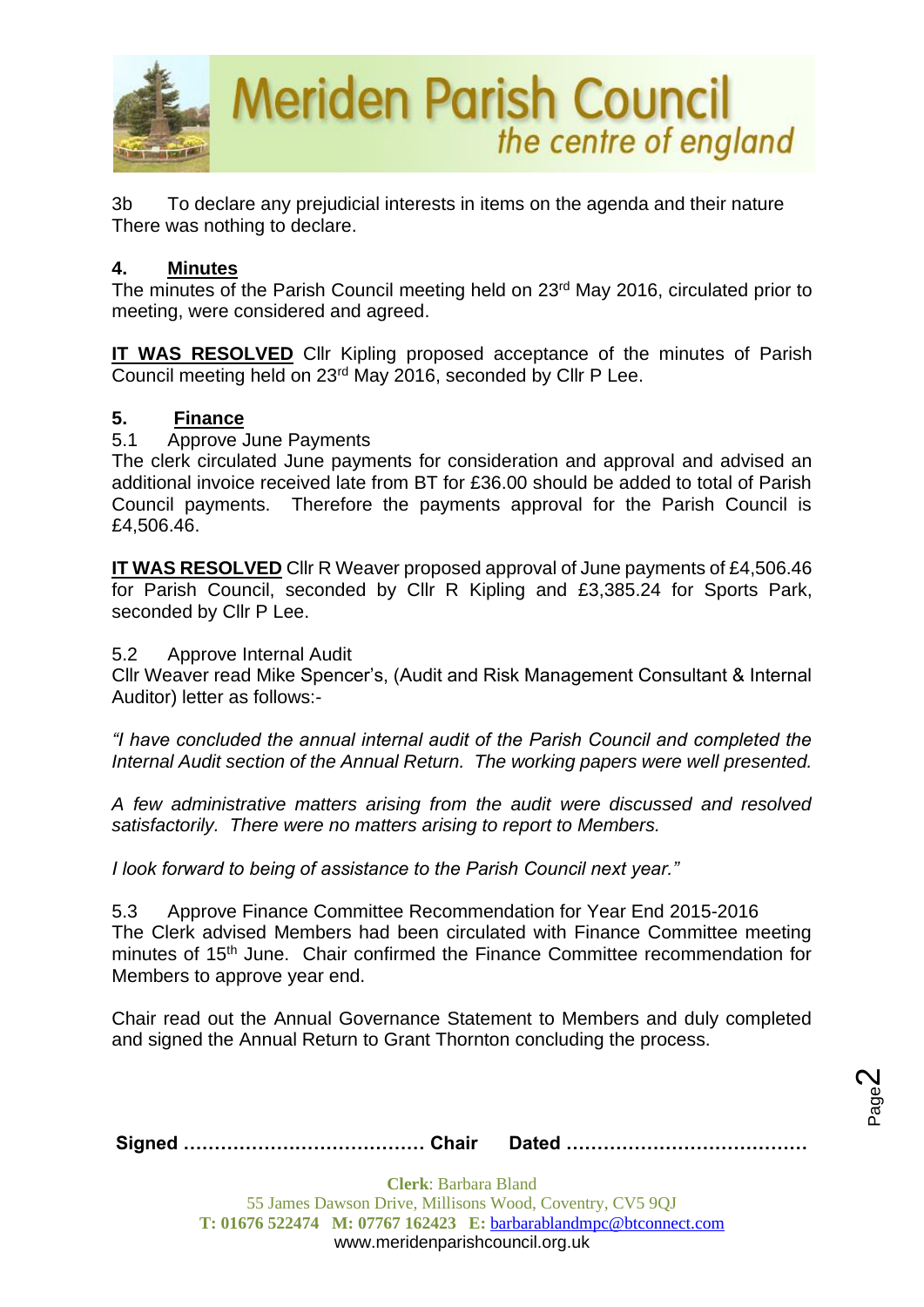

**IT WAS RESOLVED** Members agreed Finance Committee recommendation to approve Year End and Annual Return Governance Statement.

**Action:** The Clerk to complete process to meet Grant Thornton deadline for external audit submission being  $24<sup>th</sup>$  June 2016.

# 5.4 New Financial Regulations/Audit/Transparency/Policies

The clerk reported that this is with finance committee and remains a work in progress. **Action:** Finance committee to undertake review of all finance policies and regulations in accordance with WALC recommendations for Audit/Transparency policy.

## **6. Progress Reports**

## 6.1 Village Hall Management Committee

Cllr Lynch-Smith reported the last film of the season has been shown with the Big Picture Show starting again in September.

### 6.2 War Memorials

Cllr P Lee advised is disappointment that the original War Memorial Plaque has been removed from the Village Hall and replaced with a replica. He wishes to photograph the original plaque and suggests the long term siting of the original plaque should be considered to coincide with the 2018 Centenary and an application be made for funding.

**Action:** Cllr Lee to source funding.

Cllr P Lee further shared his disappointment with Memorial Approach and the lack of planting of a living Poppy. He asked about the long term planting arrangements and how the site can be improved. The Clerk explained that the site is proving difficult to plant and sustain due to its water retention and lack of direct sunlight. Last year's sustainable planting rotted and assistance had been requested from Wyevale. **Action:** The Clerk to follow up.

6.3 Meriden Pool

Nothing to report.

### 6.4 Allotments

The Clerk reported works to the driveway reinstatement had been delayed due to weather; and she was meeting Steven Birchley on site on 21<sup>st</sup> June to discuss and resolve the outstanding issues.

### 6.5 Footpaths/Forum

Cllr Lynch-Smith advised all was good but very wet in places.

6.6 Quarries Liaison Group

Chair advised the group had met on  $6<sup>th</sup>$  June and summarised as follows:-

**Signed ………………………………… Chair Dated …………………………………**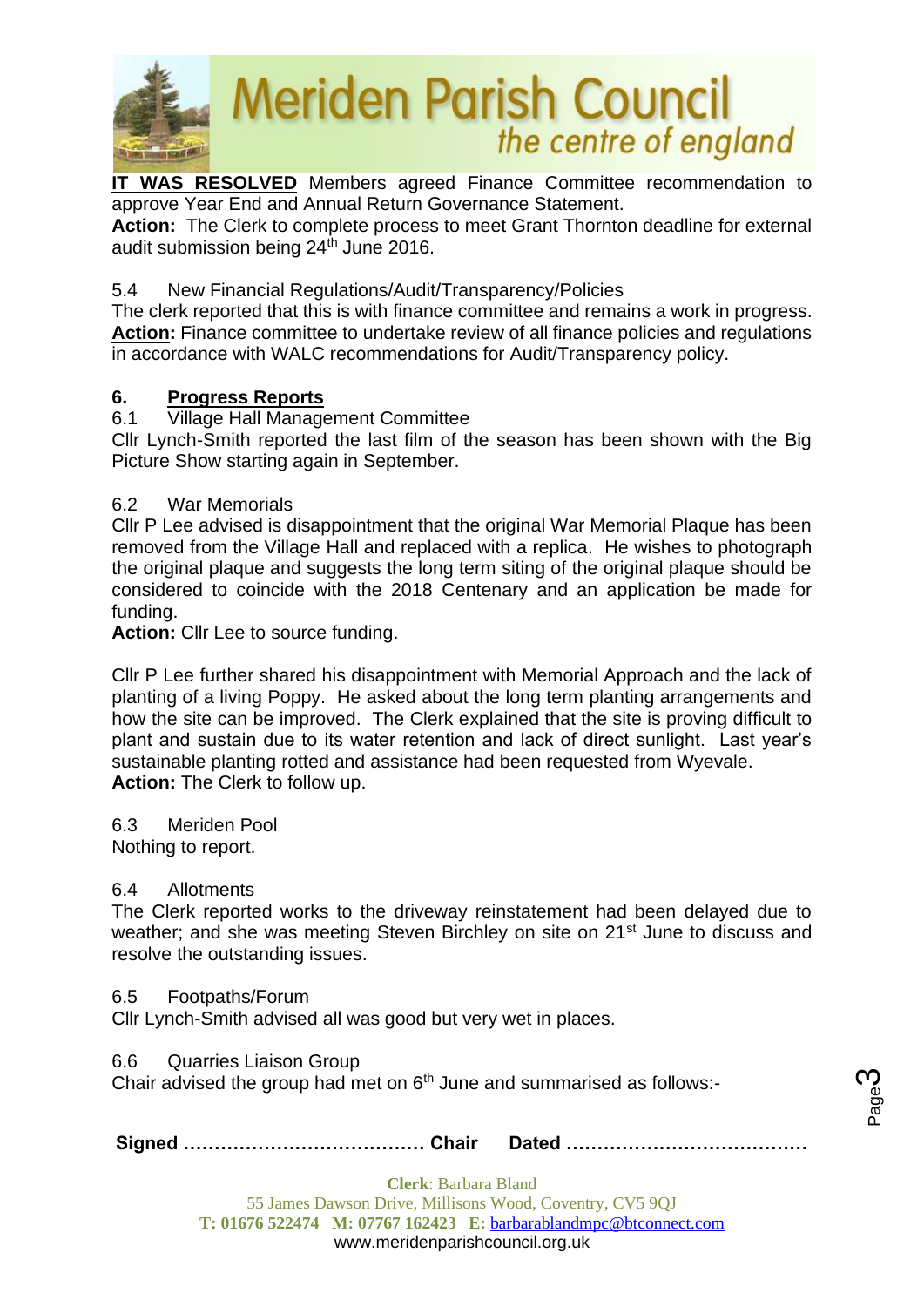

- Tarmac continue to monitor traffic carrying out ad hoc checks of vehicles using Hampton Lane.
- NRS continue to monitor traffic on Birmingham Road. Any driver recorded coming through Meriden is banned and on one occasion the driver has been sacked for repeatedly ignoring the routing agreement.
- The building of the A & A bunds will be completed within 7-10 days.
- All hauliers had received a reminder letter advising of routing and sheeting obligations.
- Beechwood commented that the community drop in sessions had been undertaken and were well received with local residents being more informed of the intended operations and planning. Work commences in August 2016 with completion anticipated for March 2017. The environmental permit has been applied for.
- Highways were thanked for their speedy response to the resurfacing of Birmingham Road.
- Harworth Estates is to undertake some on site road repairs.

There was a general discussion around the debris, mud and dust lying on Birmingham Road particularly the slip road onto A45. NRS are responsible for the sweeping of Birmingham Road and will be undertaking an inspection and review of procedures due to the difficulty of operating the sweeper due to speeding traffic.

**Action:** Chair to pass on comments to Quarry Liaison Group.

### 6.7 Solihull Area Committee

The next quarterly meeting will be held on 21<sup>st</sup> July.

### 6.8 Tree Wardens & TPO List

Chair welcomed and introduced Cllr Don Hitchcock who is a member of the Independent Group of Solihull Tree Wardens.

Cllr Hitchcock stated the group was inviting new Tree Wardens to join the group; he has been particularly impressed with Meriden's conservation of trees and stressed the capital asset value of community trees. There is significant loss of established trees due to HS2 with neither trees nor historic soils being replicated with the loss of ancient woodlands dating back thousands of years. He urged Meriden to provide a representative for this important group who can be called on to attend appeals and public enquiries. This group is with the backing of SMBC Senior Environmental and Tree Officers. To reaffirm the work of the group, Cllr Hitchcock gave the example of a site in Dickens Heath where a planning application was submitted to fell 31 trees. After visiting the site and much debate, a temporary TPO was placed upon the site with a permanent TPO being realised.

> Page 4

|--|--|--|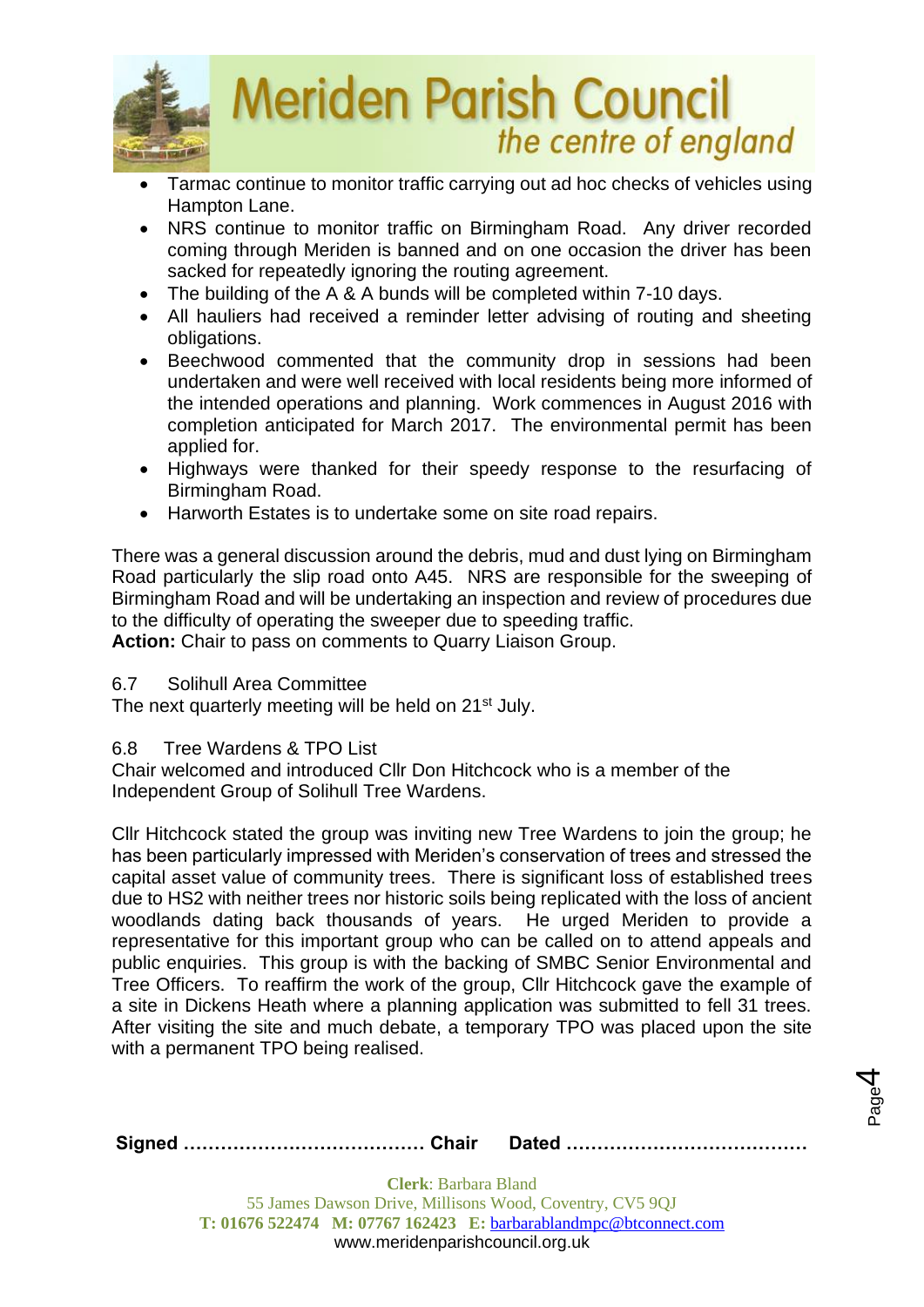

Chair thanked Cllr Hitchcock and confirmed (i) an advertisement will be placed in the Meriden Mag, website, school and noticeboards for interested residents to come forward (ii) facilitation of Tree Warden Meetings at the Pavilion when required (iii) for a Parish Councillor Representative to attend next meeting, however it is noted that these meetings usually clash with Parish Council meetings.

Cllr P Lee requested Cllr Hitchcock's assistance in aging the Chestnut Tree in the Village Hall car park.

**Action:** Cllr Lee to speak to Cllr Hitchcock outside of meeting.

### 6.9 Community Surgeries

The Clerk and Neighbourhood Co-ordinator hosted a community surgery on 6<sup>th</sup> June with no residents in attendance. Please refer to summary report of meeting and matters raised by residents with the Clerk outside of the surgery, attached for ease of reference and circulated to Members prior to the meeting.

Cllr Haque requested any meeting arranged with SMBC regarding Meriden Pool to be advised as she would like to be in attendance.

**Action:** The Clerk to liaise with relevant officers to resolve issues raised regarding Pool improvements.

6.10 Community Speed Watch Nothing to report.

### 6.11 HS2

Chair welcomed and introduced Cllr Richard Lloyd, Agent representing the Parish Council in their House of Lords HS2 Petitioning.

Chair advised that the response from HS2 Limited had been circulated to Members prior to the meeting, countering objections to mitigation and concerns raised in relation to HS2; the purpose of which is to (i) go through HS2 response either to accept and withdraw our petition or (ii) Cllr Lloyd continues as Parish Council Agent to present our Petition for mitigation to the House of Lords.

Cllr Lloyd reported the current position the Petition is in (i) impact of Parish and (ii) setting out specific concerns; his recommendation is to reject the withdrawal of the petition and continue with mitigating against HS2 in attaining an enforceable agreement. The three main items are (i) traffic on roads (ii) development expedient to HS2 (iii) external appearance of works and any changes to the outline planning permission. SMBC may or may not support the Parish Council and there must be agreement with HS2 that any consent from the Parish Council must be attained prior to any works. For the Petition it would be useful to have additional information and also a local resident or Councillor to be present who may be interviewed.

|--|--|--|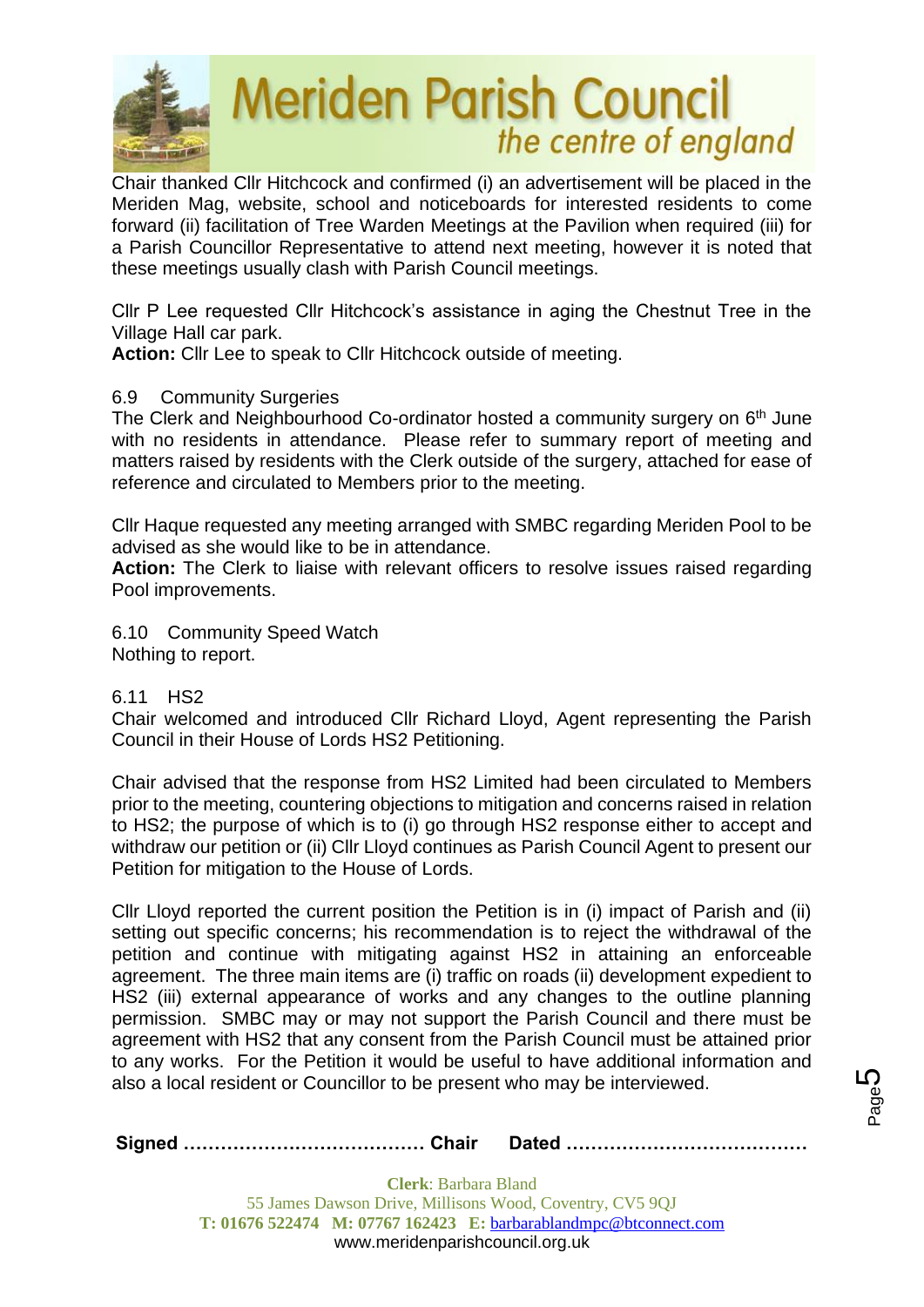

A general discussion continued with the following outcome:-

- Reject HS2 Limited withdrawal of Petition.
- The House of Lords Hearing date is 4<sup>th</sup> July 2016, which needs to be changed. **Action:** Cllr Lloyd to rearrange date.
- Cllr Lloyd to attend Hearing as Agent and a resident or planning consultant to be confirmed.
- **Action:** Chair and Cllr M Lee to follow up several suggested names.
- 3 items listed above to be the focus of the Petition and additional information to be put together in a presentation. **Action:** Chair to put together presentation with support from Cllr M Lee and

6.12 Meriden Sports Park (quarterly summary only)

The next quarterly update will be presented at July meeting.

# **7. Clerk's Report**

Clerk.

The Clerk provided a summary of actions circulated to Members prior to the meeting. There were no questions.

# **8. District and Ward Councillor Reports**

Cllr Bell updated on the following actions:-

• Library

A conversation with Tracey Cox, Head of Libraries is suggesting the Library is not being used enough and therefore any further cost implications for improvements is being monitored via footfall. A request for an up to date programme of works has been made to Ms Cox on behalf of Meriden Parish Council, however Ms Cox is under the impression the refurbishment is complete. Cllr M Lee advised that the upstairs strengthening works was to be costed out with a view of a funding application being made to Heritage jointly by SMBC and the Parish Council. Members discussed this outcome and recorded their disappointment in Libraries response given the Parish Council 2015 investment for the 10K computer suite and refurbishment.

**Action:** Cllr Bell requested up to date programme of works for Library maintenance.

• Enforcement

Contact with Sherri Grant provided a definitive answer to the outstanding enforcement notices in Meriden Parish, that any notice more than 4 years old is likely to be dead!

**Action:** Cllr Lynch-Smith will review the Enforcement Notice Register.

• Local Plan Review

Cllr Ian Courts is awaiting the final numbers of new housing required in Borough regarding shortfall. The recommendation is for Parish and Town Councils to

**Signed ………………………………… Chair Dated …………………………………**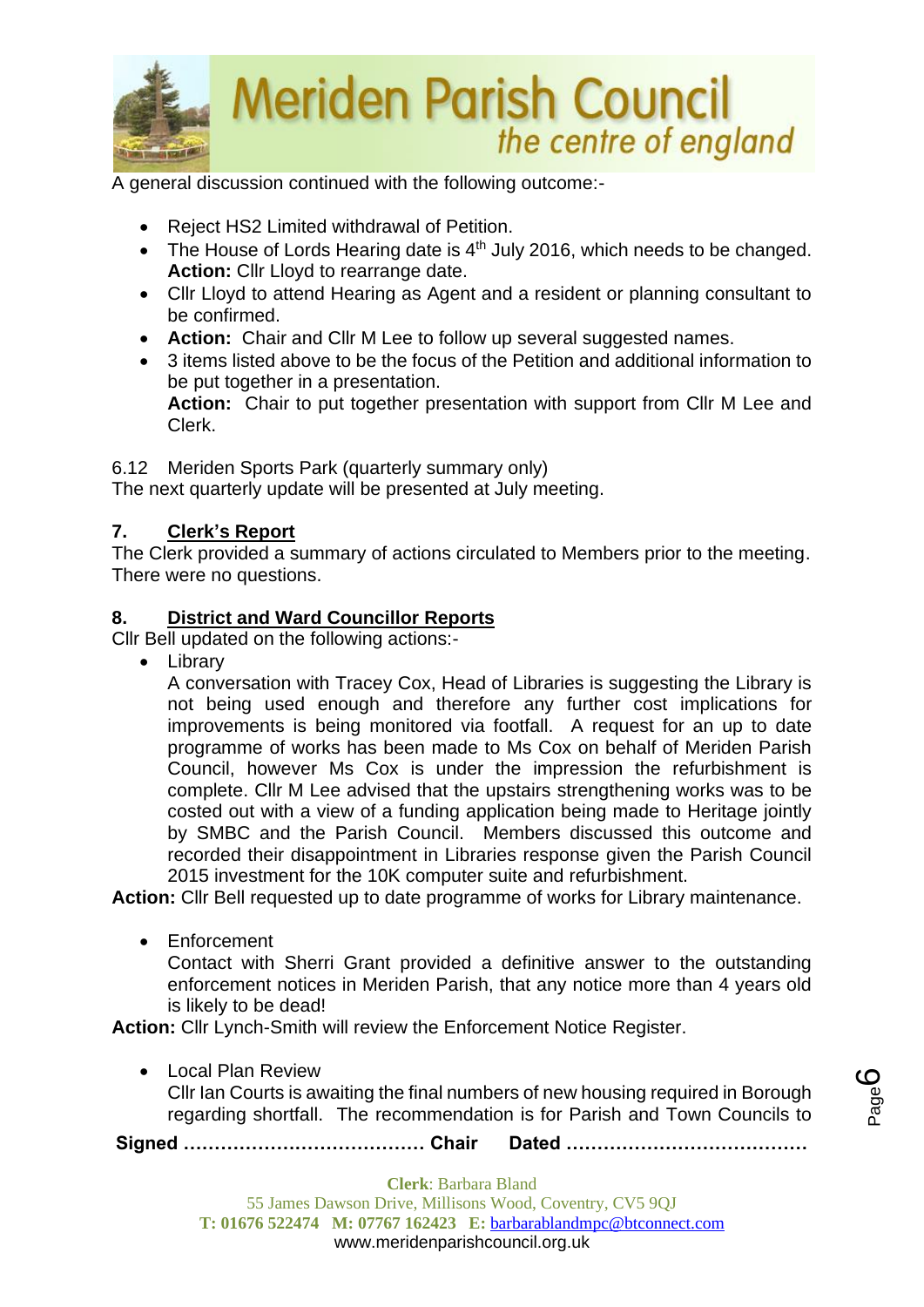

identify and propose sites with some control rather than wait for a fait accompli scenario by the Local Authority. A further suggestion is to identify additional infrastructure required to accommodate any potential new development that may be included in the planning process conditions.

**Action:** Cllr M Lee will follow up with Neighbourhood Planning group.

# **9. Correspondence & Communication**

- SMBC to appoint Cllr David Bell as representative on Quarry Liaison Group.
- Letter of acknowledgement regarding donation to ABF the Soldier's Charity from WW1 Group.

• WALC requesting "Fly the Flag" for Commonwealth Day 2017 (13<sup>th</sup> March). **Action:** The clerk to advise WALC that Commonwealth Day is already included in Meriden's flag raising schedule.

- NALC Star Council, Councillor, Clerk Awards nominations request to be completed by the end of July. **Action:** Cllr M Haque.
- Email received from David McGrath regarding the identified Meriden sites within the Local Plan Review "Call for Sites" documentation.

**Action:** Members considered Mr McGrath's suggestion for two public meetings in September. Cllr Bell advised that SMBC has consultants going around looking at sites and making recommendations. Cllr Courts suggests that it is prudent to have sites identified voluntarily. Looking to the future and particularly using the Neighbourhood Planning process which is well down the road, it is an opportunity to look at what the Parish needs and ensure this is included in the process.

Cllr P Lee stated the link was sent in May and it is now June?

Cllr M Lee asked what the time scale is.

Cllr Bell replied theoretically next spring (2017) was being worked towards but he has not heard what the next step is currently.

Chair stated it was not advisable to create fear and mis-information which will defeat any empathy.

Cllr Kipling stated that all sites have been identified and within the report each one has a +/- against it as part of the general consultation.

Cllr Bell suggested examples such as Balsall wanting the by-pass reinstated given the infrastructure required for more than 1500 new houses with potential moving of schools.

Cllr Lynch-Smith said there should be more identification and use of brownfield sites.

Chair will reply to Mr McGrath and any public meeting should have SMBC officers in attendance.

# **10. Meriden Village Matters**

10.1 Library Update

Please refer to item 8: Cllr Bell's update on Meriden Library.

Page  $\blacktriangleright$ 

**Signed ………………………………… Chair Dated …………………………………**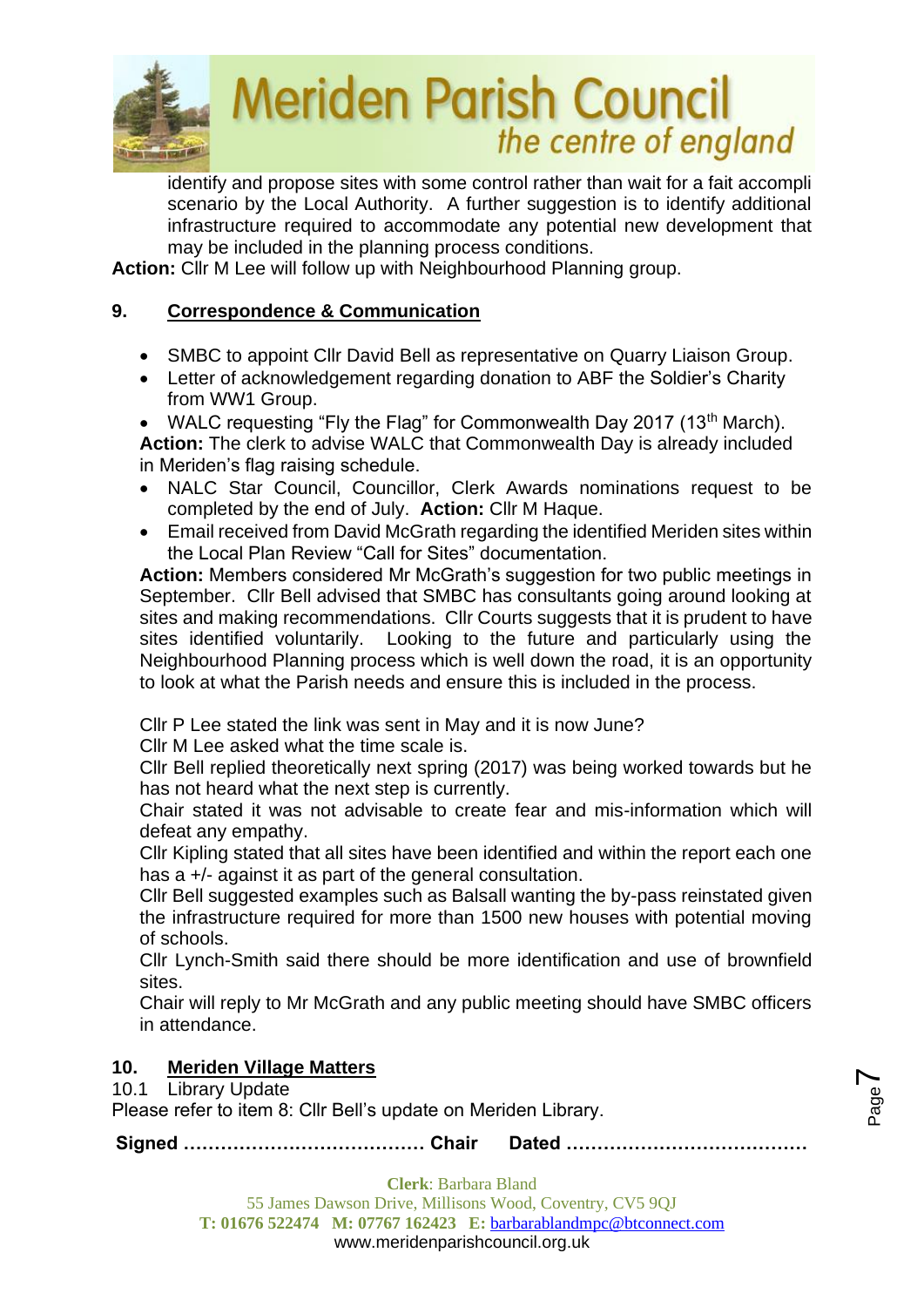

## 10.2 Village Commemoration WW1

Cllr M Lee advised there were no more planned events. The group continue to focus on finishing the booklet.

10.3 Meriden Gate (transfer of freehold of land known as Meriden Sports Park) This matter has been referred to Steve Parkinson, VAT Advisor and Specialist to the SLCC (Society of Local Council Clerks) and NALC.

10.4 Taylor Wimpey (Transfer of Allotments/freehold land) Nothing to report.

### 10.5 Highways

Cllr P Lee advised there should be restricted parking on Main Road at The Green (30 minutes only) the same as the service road. Chair advised that this has been identified in the Parish Plan. Additional parking difficulties arise with the Manor Hotel offering free parking for guests booking accommodation with parking when flying from Birmingham Airport. Additional parking issues arise from the residents of Darlaston Court who park on the pavement causing obstruction, and along Main Road. Cllr Lee went on to say that each flat has a garage issued but no one uses the garages to get vehicles off the road side and suggested the garages should be demolished to make way for a car park. Chair requested Cllr Lee follow this up with Highways to see what can be done to review the current parking restrictions.

**Action**: Cllr Lee to contact Highways for a review of parking restrictions and additional parking.

10.6 Land Registry & Ownership Nothing to report.

10.7 Solihull Neighbourhoods in Bloom & Heart of England in Bloom 2016 Nothing to report.

10.8 Litter Nothing to report.

10.9 Mobile Mast Update Nothing to report.

10.10 Local Council Award Scheme Nothing to report.

10.11 82 Bus Route & Failure of Service Nothing to report.

**Signed ………………………………… Chair Dated …………………………………**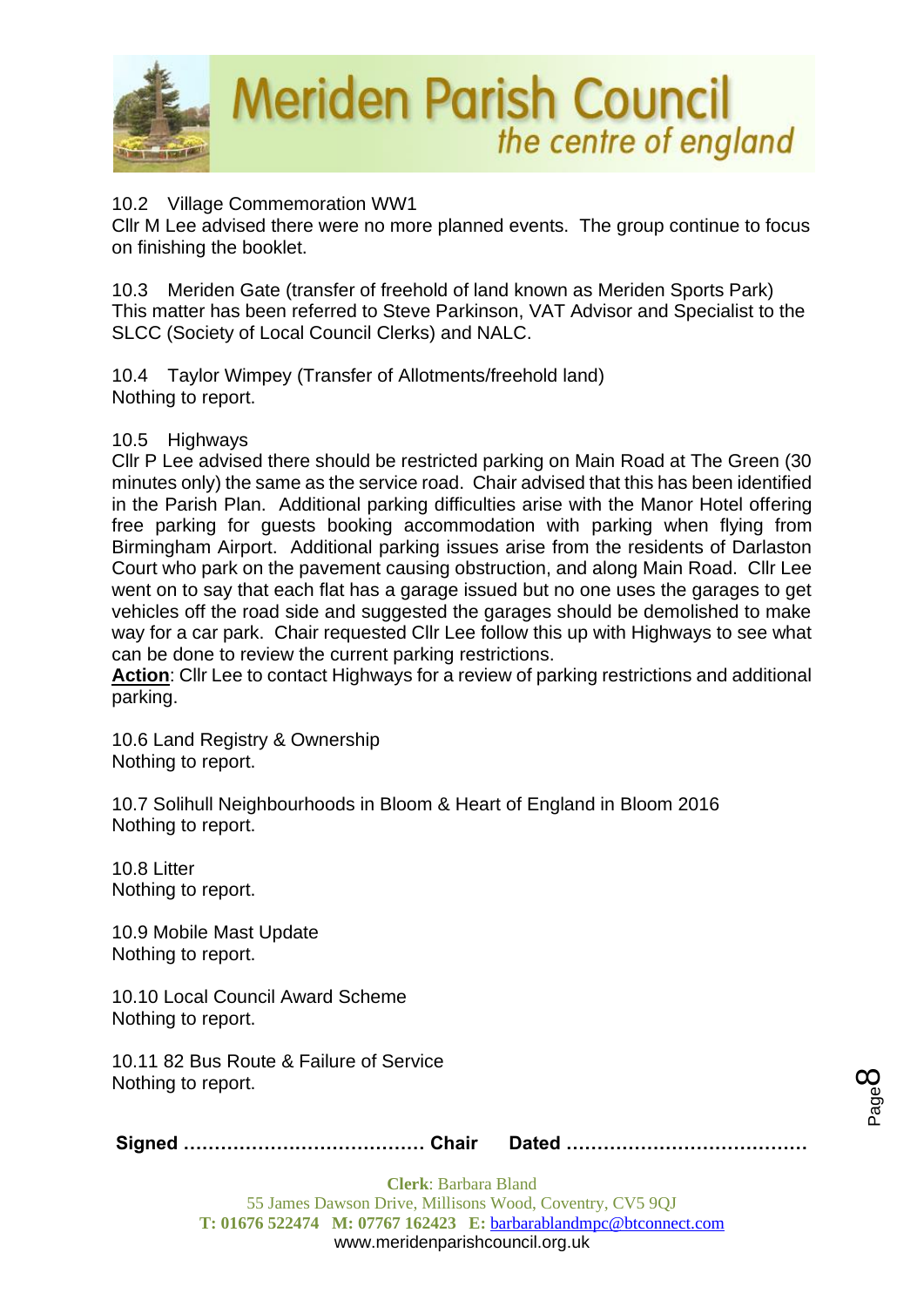

10.12 Street Association Project Nothing to report.

# **11. Solihull Partnership Forum**

Nothing to report.

# **12. Planning Matters**

12.1 Neighbourhood Planning Update

Cllr M Lee reported that the resident survey was live on the website and also delivered to each household. Currently there was a 21% return rate with 292 surveys completed and received. The next meeting will be held on 23rd June with Neil Pearce and Hannah Robson attending. The deadline for completing all returns is 30<sup>th</sup> June 2016.

12.2 Planning Application Status Updates

Cllr Kipling advised the planning committee was responding to planning application consultations. Cllr Lynch-Smith stated she would go and take a look at Berryfields. The application for 31 Birmingham Road has been referred to neighbour notification.

12.3 Update of Old Garage & Caravan Storage Site, Birmingham Road Nothing to report.

12.4 Unlawful Caravan Storage Site

The Clerk advised that further to an update from Mr Wigfield, this matter was in court on 23rd June 2016.

# 12.5 Land for Burial – Cllr Lynch-Smith

Cllr Lynch-Smith reported that she and Rev Lilley had met with Gordon Hull from SMBC and it is unlikely that SMBC will provide any funding towards a new burial ground for St Laurence. Chair suggested we take advice from NALC regarding burial grounds, liability, funding and planning for the future.

**Action:** Chair and Clerk to follow up with SLCC/NALC Advisors and report at next meeting.

12.6 Copse & Bridleway

12.7 Community Asset/Right to Bid

12.8 Enforcement Notice Register

This item is deferred to next meeting.

# **13. Parish Council Development Day**

The next Development Day is scheduled for September.

|--|--|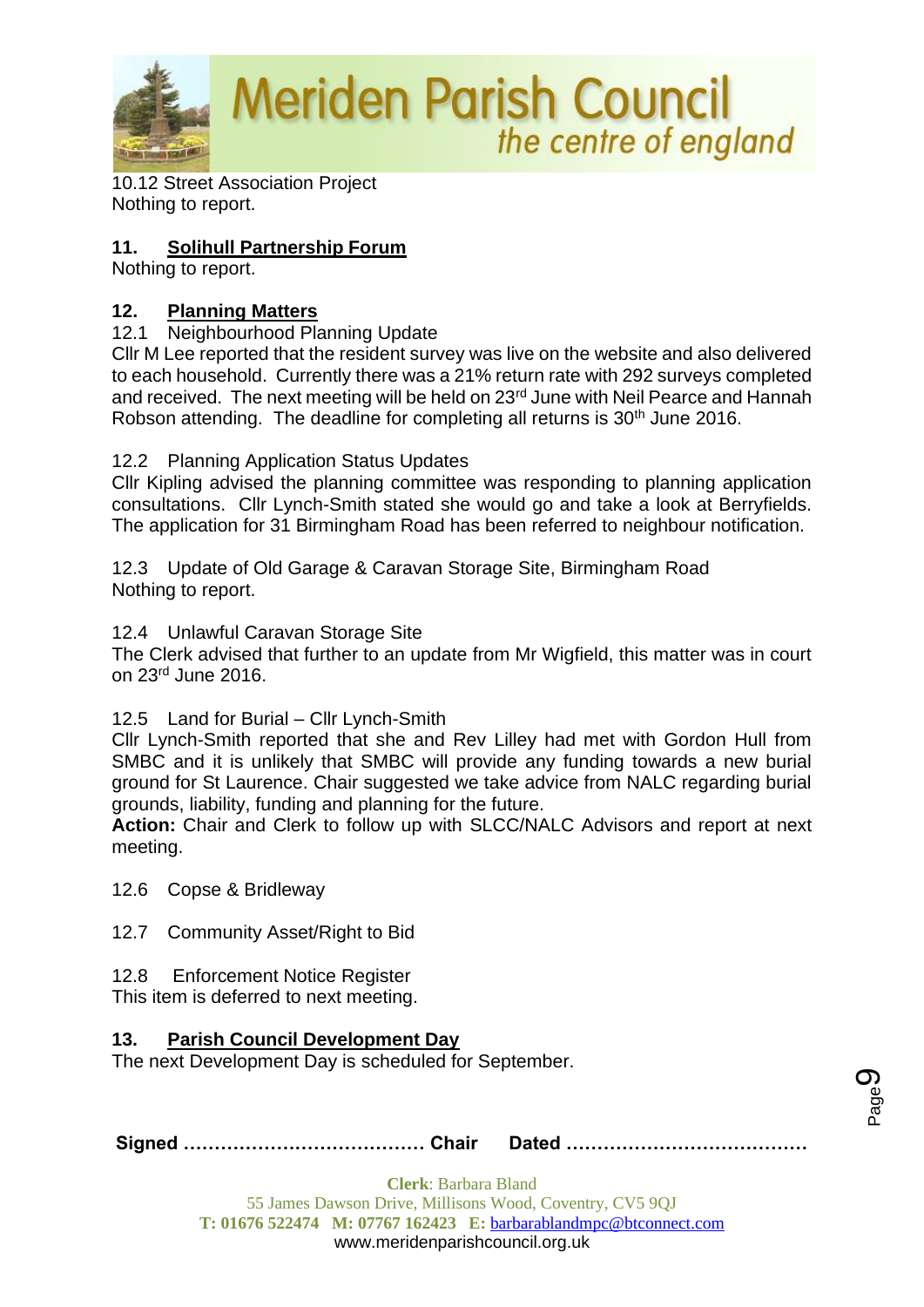

# **14. New Website**

Cllr M Lee reported she, Cllrs Weaver, Barber and the Clerk had met on the 15<sup>th</sup> June 2016 to review Real Point's progress to date. The new branding, gallery banners, latest news boxes and drop menus have been revisited and amendments sent to Real Point. Cllr Barber will forward new branding designs and Cllr M Lee will forward the banner photos. A good quality Parish map is also required.

**Action**: Cllr M Lee to forward gallery and Cllr Barber to forward new branding.

## **15. Councillor's reports and items for future agenda**

Any items to be forwarded to the clerk for agenda inclusion.

#### **16. Date of Next Meeting**

The next Meeting is the Annual Meeting of Meriden Parish Council to be held on Monday 18<sup>th</sup> July 2016.

The Chair closed the meeting at 21.35.

**Signed ………………………………… Chair Dated …………………………………**